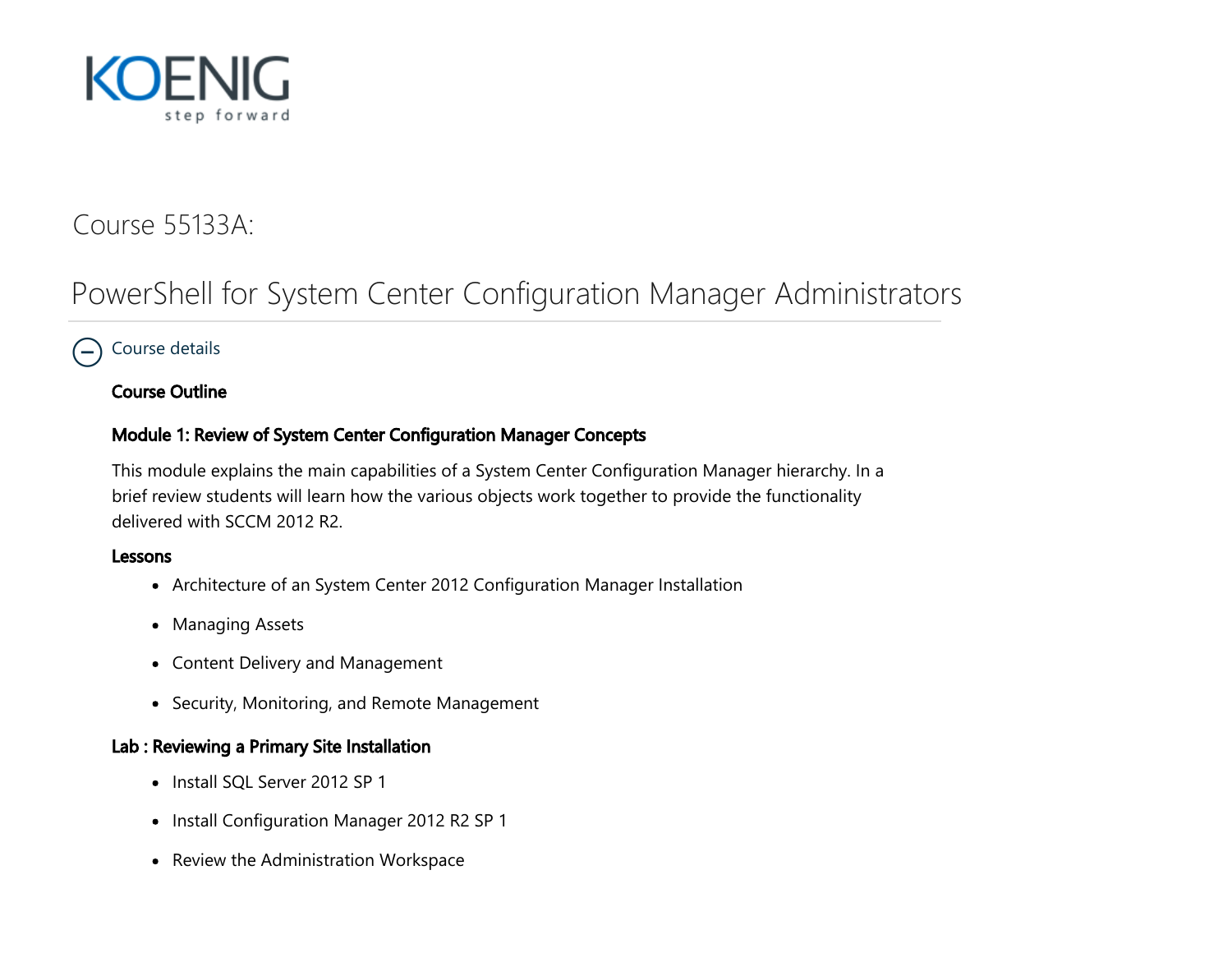- Review the Assets and Compliance Workspace
- Looking at the Software Library
- Review the Monitoring Workspace
- Describe the key components of a System Center Configuration Manager installation.
- Explain the inventory and software usage monitoring functionality.
- Describe how the software distribution, software update, and operating system deployment features of SCCM deliver content to devices and users.
- Show how security roles and scopes allow for distributed administration.
- Obtain detailed information about system or component status, results from deployments and overall SCCM monitoring.
- Explain the remote management functionality.

#### Module 2: Managing Resources

This module explains how to use PowerShell cmdlets to work with resources. Topics include configuring discovery methods, creating and modifying Boundaries and Boundary Groups, and working with Collections. On-demand and scheduled collection membership evaluation settings will also be discussed.

#### Lessons

- Implementing Discovery
- Organizing Resources with Collections
- Working with Boundaries

#### Lab : Configuring Discovery, Collections and Boundaries

- Configuring Discovery
- Creating Collections
- Working with Boundaries and Boundary Groups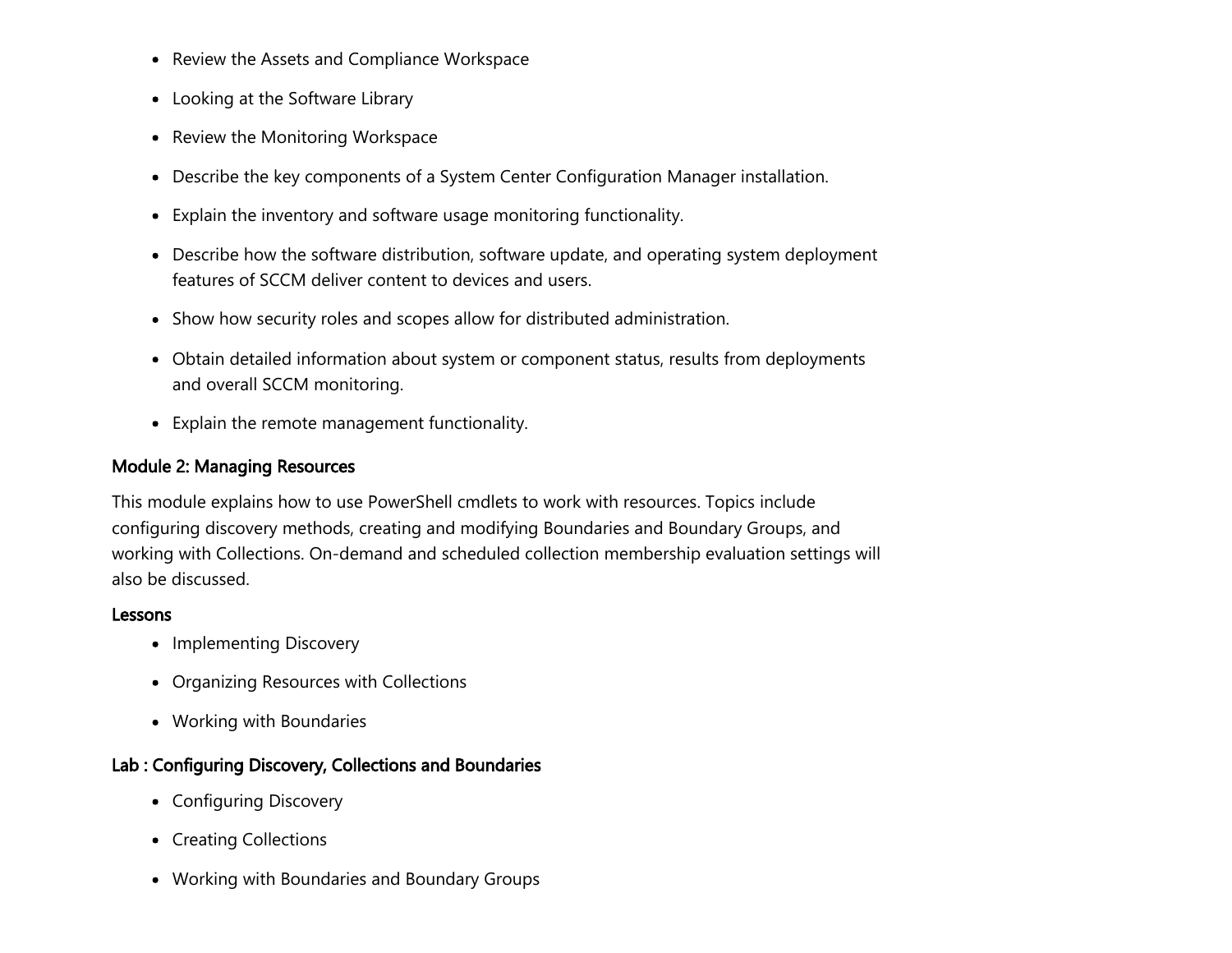- Obtain details on the discovery methods configured in your site and make modifications to those methods.
- Invoke an on-demand discovery cycle.
- Create and populate device and user collections.
- Gather details on collection memberships and force immediate collection membership evaluation.
- Manually create site boundaries and configure discovery to automate boundary creation.
- Create, populate and modify boundary groups.

## Module 3: Working with Clients

This module explains how to configure the software distribution functionality, create and modify software packages and applications, establish Global Conditions for use with Requirement Rules, and work with Distribution Points and Distribution Point Groups.

#### Lessons

- Installing the Configuration Manager Client
- Managing Client Settings
- Managing Client Operations
- Monitoring Client Status

## Lab : Utilizing PowerShell to Manage Clients

- Install the Configuration Manager client
- Managing Client Settings
- Managing Client Operations
- Monitoring Client Status
- Configure the client push installation method.
- Perform a client installation using a client push installation.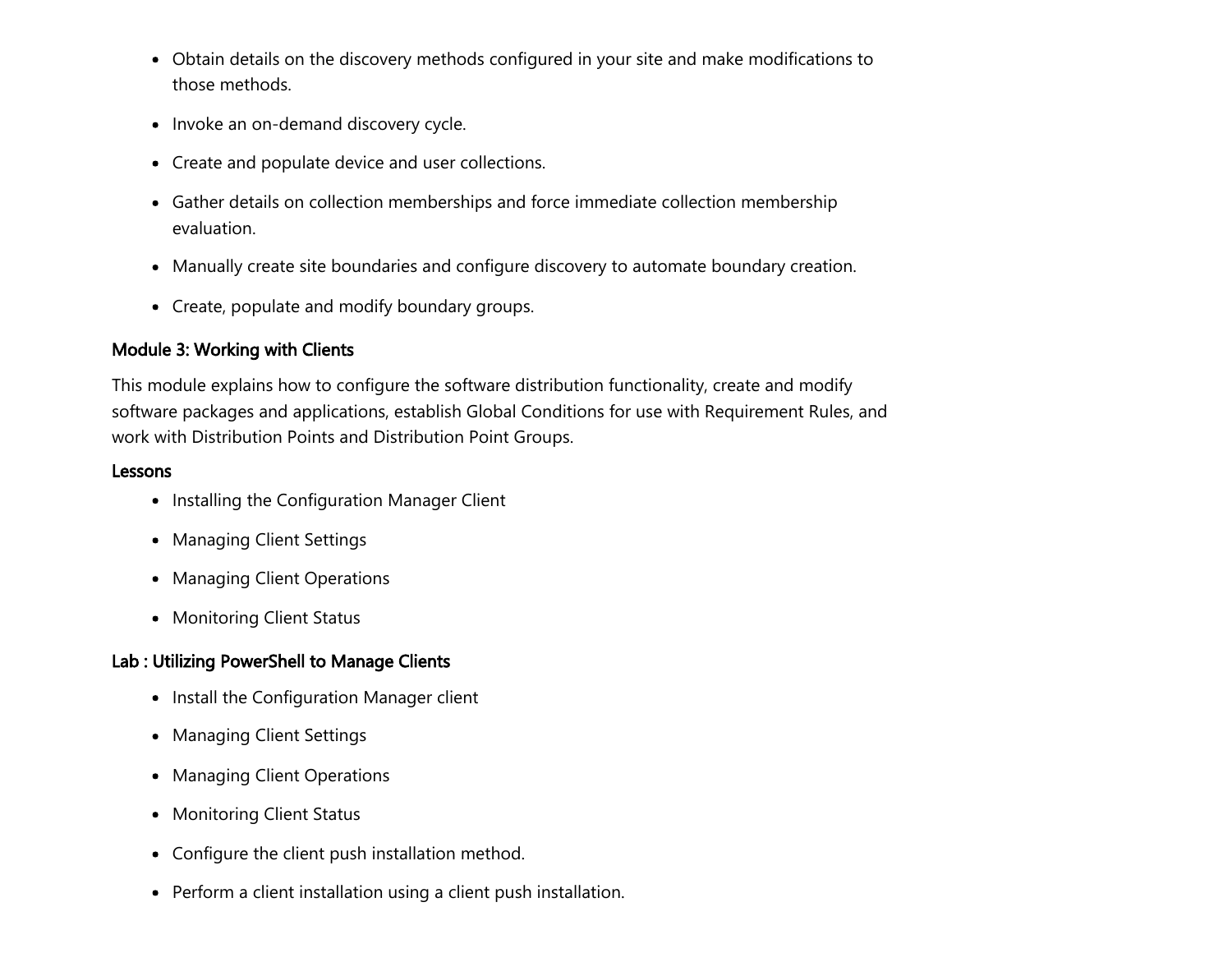- Manage the default client settings.
- Create, modify and deploy custom client device and user settings.
- Notify clients of policy changes and manage client operations.
- Configure client status settings and refresh client status statistics.

## Module 4: Distributing Software

This module explains how to use the PowerShell cmdlets to create and configure the integration of SCCM and WSUS using a Software Update Point. It also describes how to create and modify Software Update Groups and Automatic Deployment Rules. Cmdlets are also used to manage Deployment Packages and their associated Deployments.

#### Lessons

- Configure the Software Distribution Components
- Working with Distribution Points
- Creating Content for Distribution
- Deploying Software Applications

## Lab : Using Cmdlets to Publish Content

- Extending the Infrastructure
- Configuring a Legacy Package for Distribution
- Deploying a Windows Installer Application
- Implementing New Features of Configuration Manager
- Configure the software distribution component.
- Create and modify on-premises distribution points.
- Create software packages and programs.
- Create applications and deployment types.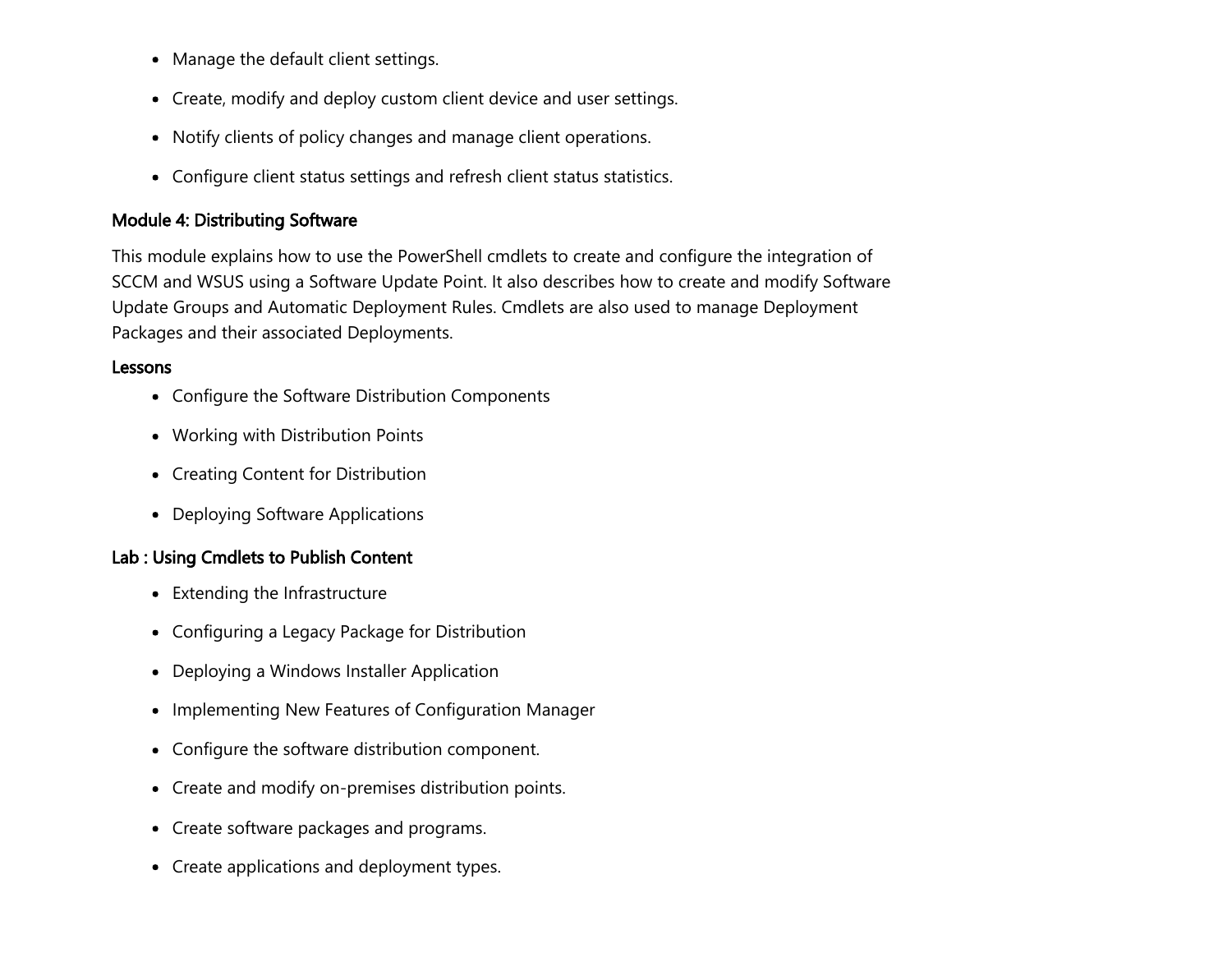- Transfer or refresh the content on distribution points.
- Implement new features of the application model of Configuration Manager 2012.
- Deploy software programs and applications.
- Configure a simulated application deployment.

## Module 5: Updating Systems with WSUS and SCCM

This module explains how to use PowerShell cmdlets to create and manage Configuration Items and Baselines, as well as VPN, Remote Connection, User Profile, and Wireless Configuration Items. Deployment of Baselines is also discussed.

#### **Lessons**

- $\bullet$   $\Box$  Integrating Configuration Manager and WSUS
- $\bullet$   $\Box$  Managing Updates through Software Update Groups
- $\bullet$   $\Box$  Creating and Deploying Update Packages
- $\bullet$   $\Box$  Working with Automatic Deployment Rules

## Lab : Using Configuration Manager Cmdlets to Manage Software Updates

- $\Box$  Preparing the Environment for Software Updates
- $\bullet$   $\square$  Deploy Updates
- $\bullet$   $\Box$  Create an Automatic Deployment Rule
- Link Windows Server Update Services and System Center 2012 R2 Configuration
- Manager by creating a Software Update Point.
- Synchronize updates between WSUS and SCCM.
- Gather information on updates and organize them into software update groups.
- Create and manage software update deployments.
- Create automatic deployment rules.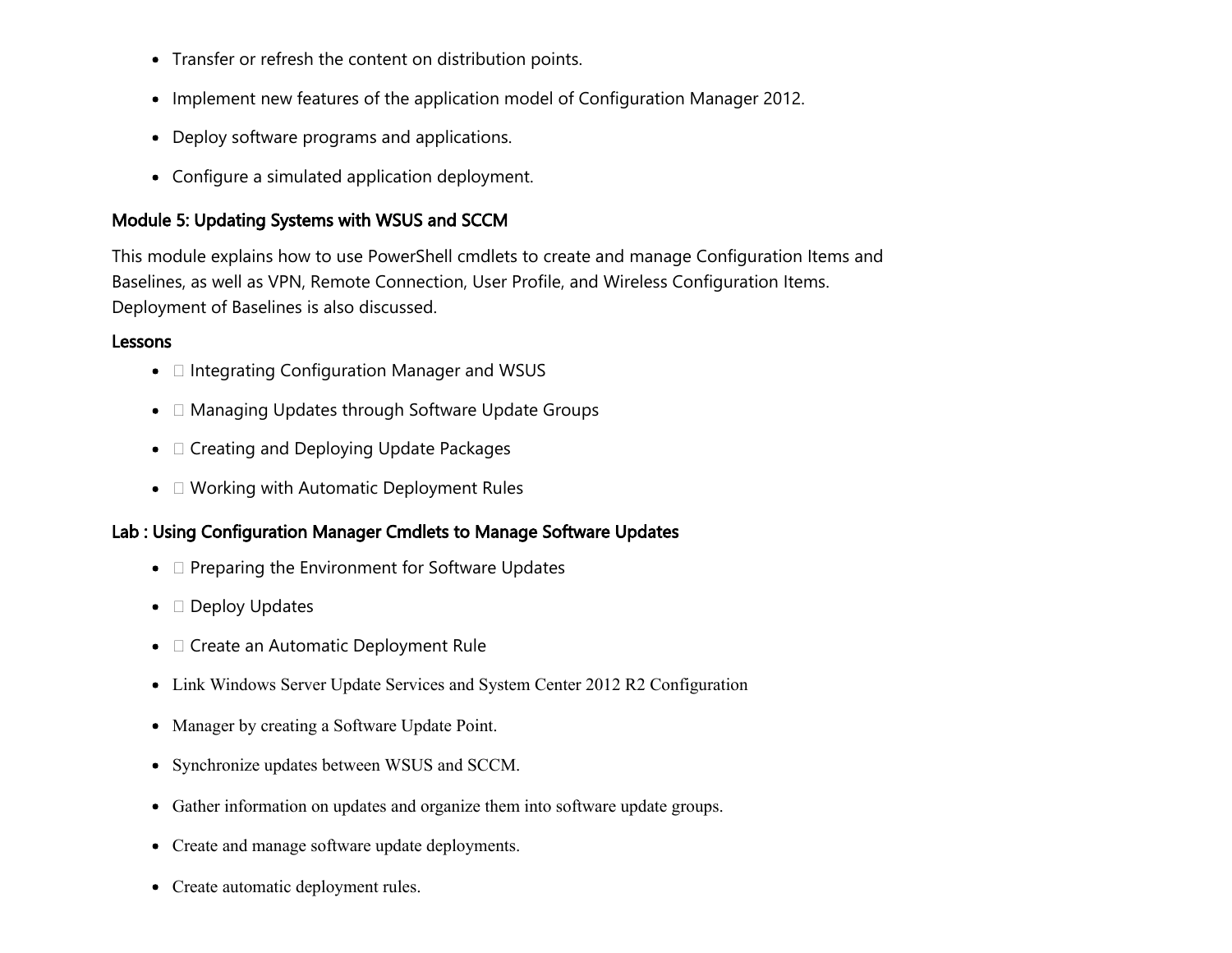#### Module 6: How PowerShell Can Manage Compliance Settings

This module explains how to take advantage of the PowerShell cmdlets with SCCM to configure the Operating System Deployment function. It also describes how to configure Drivers and Driver Packages, Boot Images, Operating System Images and Task Sequences. Deployment of Task Sequences to Collections is also covered.

#### Lessons

- Creating Compliance Settings Objects
- Deploying and Monitor the Baseline

## Lab : How PowerShell Can Manage Compliance

- $\bullet$   $\Box$  Creating Compliance Settings Objects
- $\bullet$   $\Box$  Deploy and Monitor the Baseline
- Create and modify configuration items.
- Create, populate and deploy configuration baselines.
- Establish a baseline compliance summarization schedule.
- Force an immediate baseline compliance summarization.

## Module 7: Configuring Operating System Deployment Objects

This module explains how to use PowerShell to manage devices with a Configuration Manager client. Topics include installing the client software, invoking client actions, modifying client settings and changing the status of clients. The module also describes how to set a client device variable, deploy new settings to the client, and refresh client status results.

#### Lessons

- $\bullet$   $\Box$  Preparing the OSD Environment
- $\bullet$   $\Box$  Working with Task Sequences

## Lab : Operating System Deployment with Windows PowerShell

Creating Required OSD Objects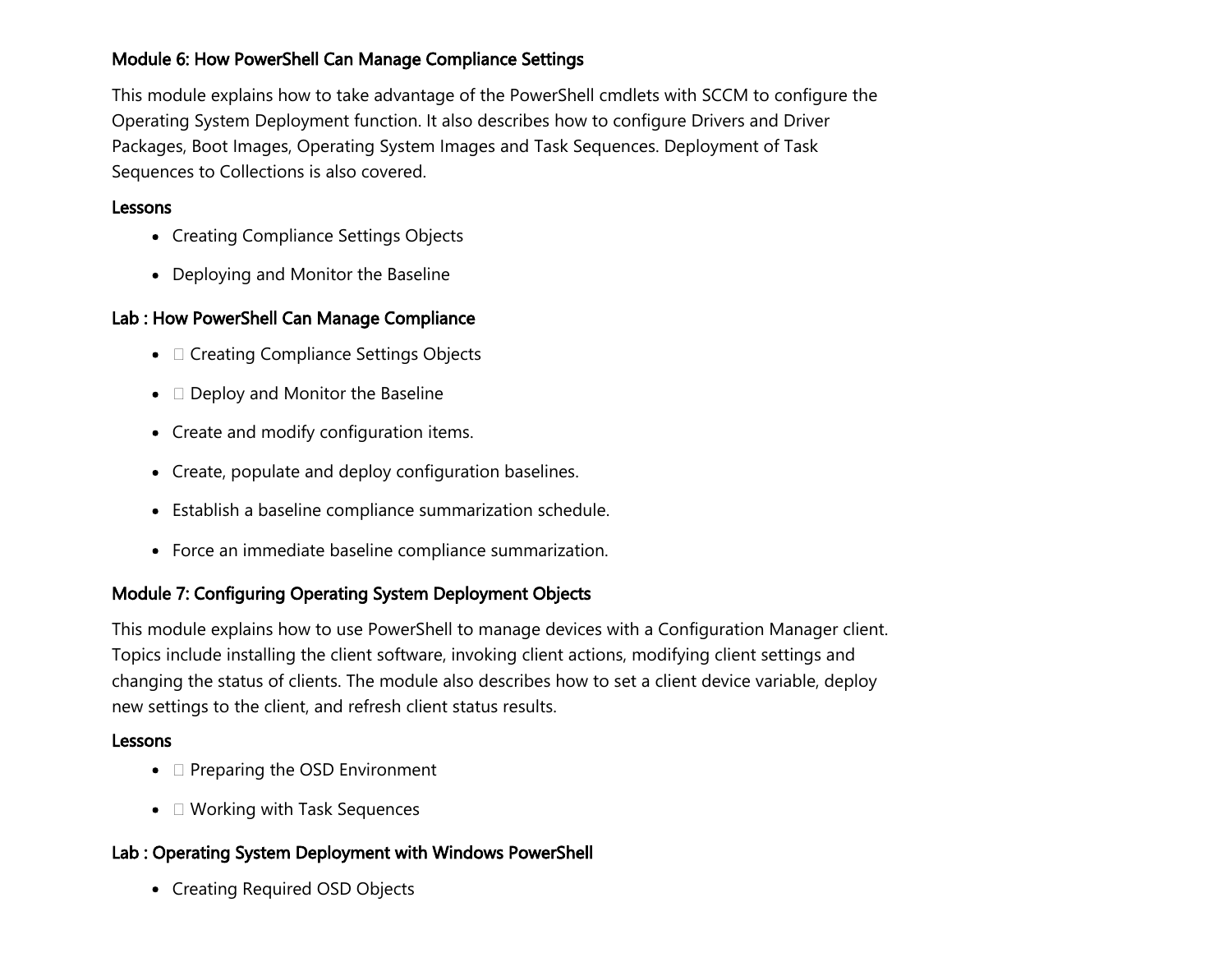- Prepare the Task Sequence
- Create and modify boot images.
- Import drivers into your site.
- Create and populate driver packages.
- Create operating system images and operating system installer images.
- Create, modify and deploy task sequences.

## Module 8: Working at the Site Level

This module explains how to manage site level configurations such as adding site system roles and creating Secondary sites. It also describes how to setup email notification for alerts and modify the hierarchy settings.

#### Lessons

- Modify the Site
- Adding Site System Roles
- Adding a Secondary Site

## Lab : Modifying Site Settings

- $\bullet$   $\Box$  Modifying the Site Configuration
- $\bullet$   $\Box$  Adding Site System Roles
- Modify the properties of a primary site.
- Configure Wake On LAN.
- Modify site maintenance tasks.
- Configure email notification for alerts.
- Add additional site system roles.
- Deploy a secondary site.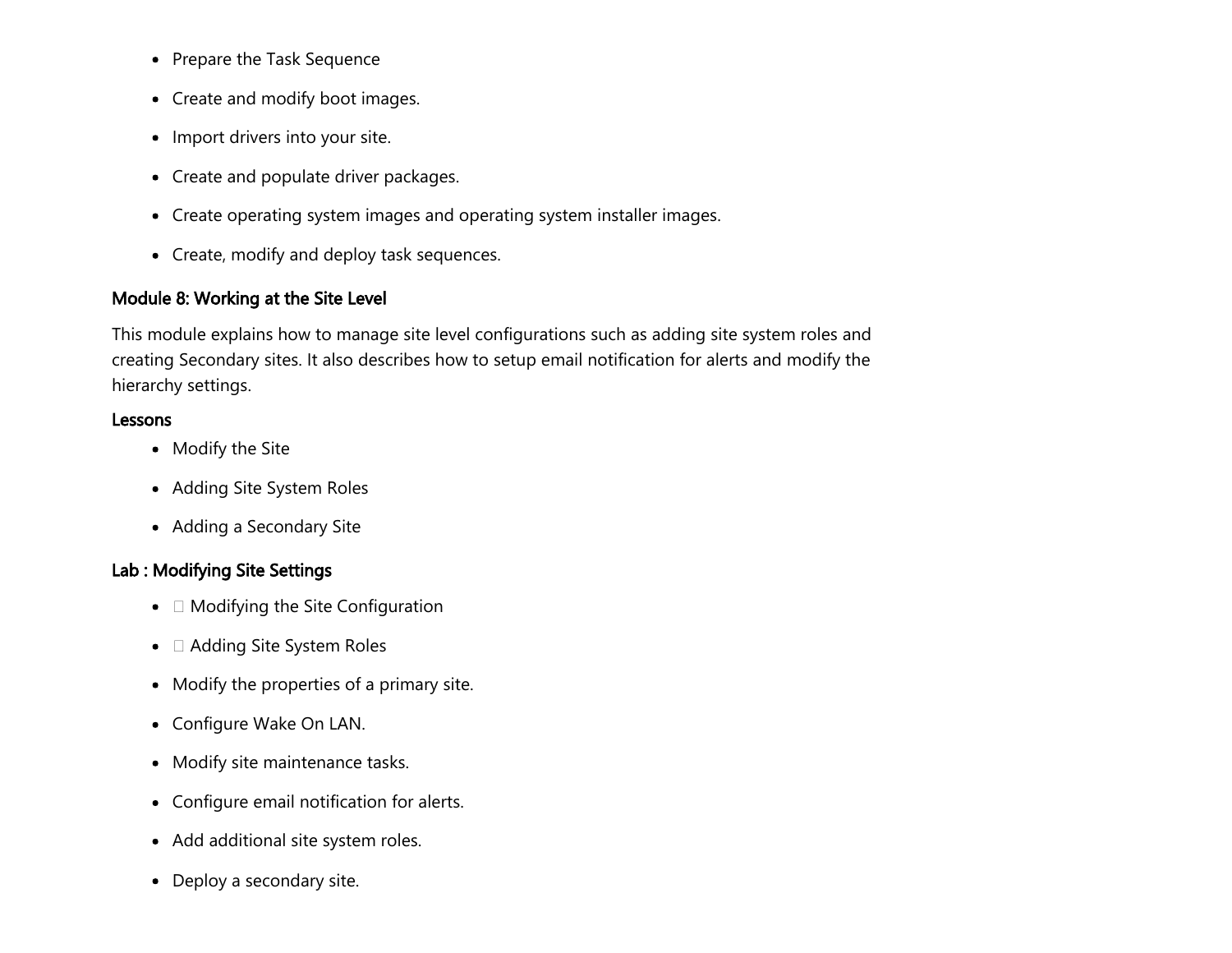#### Module 9: Security and Monitoring

This module explains how to use cmdlets to implement role based administration through security roles and scopes. It also describes how Endpoint Protection policies can be configured and deployed. The module also explains various monitoring functions available through PowerShell such as Alerts, Status Filter Rules, Status Summarizers, Status Message Queries and Alert Subscriptions.

#### Lessons

- Configuring Role Based Administration
- Implementing Endpoint Protection
- Configuring Monitoring Options

#### Lab : Implementing Security and Monitoring

- Configuring Role Based Administration
- Configuring Anti-Malware Protection
- Modifying Monitoring Options
- Copy and modify security roles.
- Create security scopes.
- Create administrative users.
- Add security roles and scopes to administrative users.
- Create an Endpoint Protection Point site system role.
- Create, modify and deploy antimalware policies.
- Start an on-demand antimalware scan.
- Modify the scan results summarization schedule and force immediate summarization.
- Modify status summarizers.
- Create status filter rules.